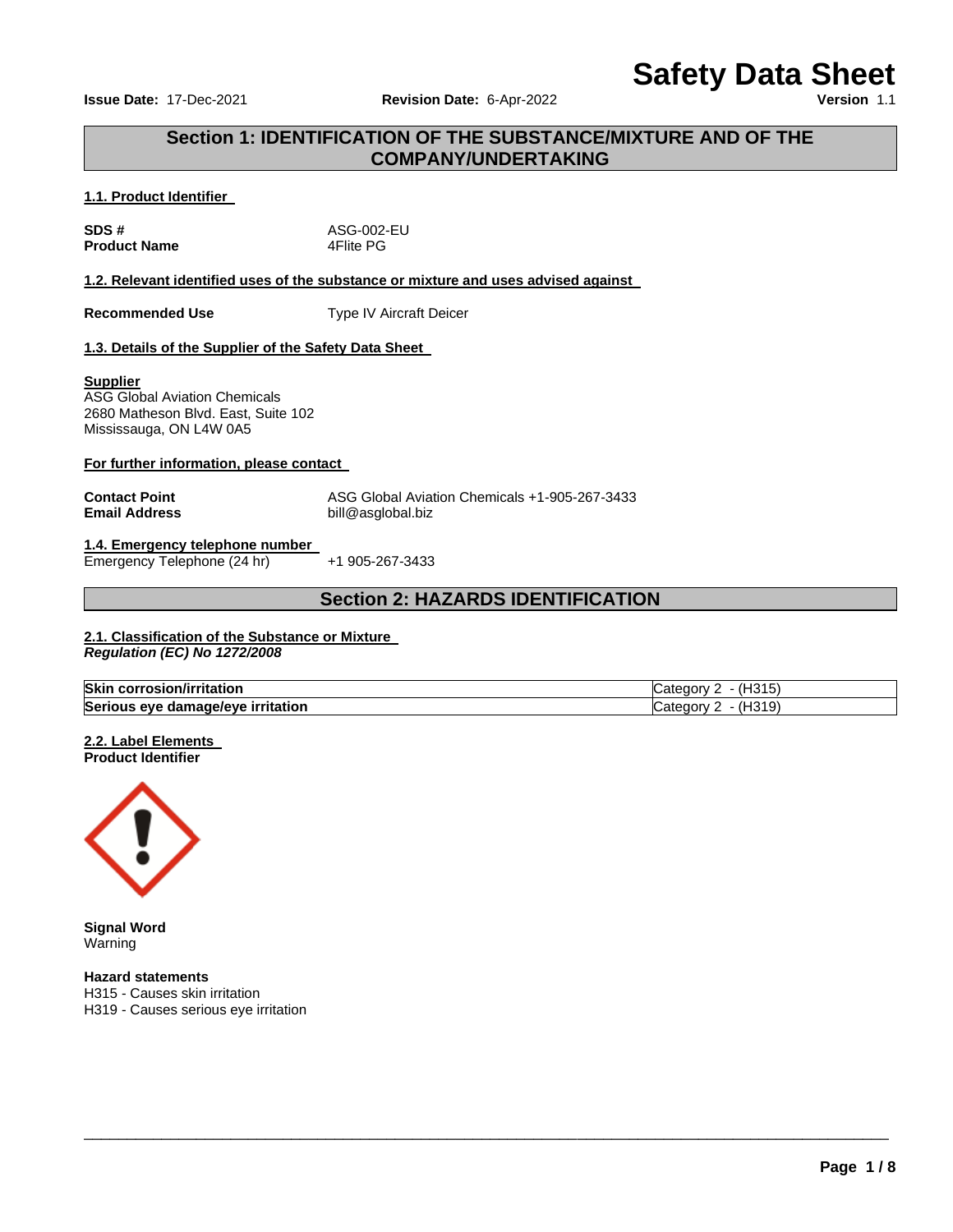#### **Precautionary Statements - EU (§28, 1272/2008)**

P264 - Wash face, hands and any exposed skin thoroughly after handling

P280 - Wear protective gloves and eye/face protection

P302 + P352 - IF ON SKIN: Wash with plenty of soap and water

P332 + P313 - If skin irritation occurs: Get medical advice/attention

P362 + P364 - Take off contaminated clothing and wash it before reuse

P305 + P351 + P338 - IF IN EYES: Rinse cautiously with water for several minutes. Remove contact lenses, if present and easy to do. Continue rinsing

\_\_\_\_\_\_\_\_\_\_\_\_\_\_\_\_\_\_\_\_\_\_\_\_\_\_\_\_\_\_\_\_\_\_\_\_\_\_\_\_\_\_\_\_\_\_\_\_\_\_\_\_\_\_\_\_\_\_\_\_\_\_\_\_\_\_\_\_\_\_\_\_\_\_\_\_\_\_\_\_\_\_\_\_\_\_\_\_\_\_\_\_\_

P337 + P313 - If eye irritation persists: Get medical advice/attention

#### **2.3. Other Hazards**

No information available

# **Section 3: COMPOSITION/INFORMATION ON INGREDIENTS**

#### **3.2 MIXTURES**

| <b>Chemical name</b> | EC No   | <b>CAS No</b> | Weight-% | <b>Classification</b><br>according to<br><b>Requlation (EC) No.</b><br>1272/2008 [CLP] | <b>REACH</b><br><b>Registration</b><br><b>Number</b> |
|----------------------|---------|---------------|----------|----------------------------------------------------------------------------------------|------------------------------------------------------|
| 1.2 Propanediol      | Present | $57 - 55 - 6$ | $-48$    | Not determined                                                                         | 01-2119456809-23                                     |
| Sodium hydroxide     | Present | 1310-73-2     | $-0.69$  | Skin Corr. 1A (H314)                                                                   | 01-2119457892-27                                     |

#### **Full text of H- and EUH-phrases: see section 16**

This product does not contain candidate substances of very high concern at a concentration >=0.1% (Regulation (EC) No. 1907/2006 (REACH), Article 59)

# **Section 4: FIRST AID MEASURES**

#### **4.1. Description of First Aid Measures**

| <b>General Advice</b>                                                           | Provide this SDS to medical personnel for treatment.                                                                                                                              |  |  |
|---------------------------------------------------------------------------------|-----------------------------------------------------------------------------------------------------------------------------------------------------------------------------------|--|--|
| <b>Eye Contact</b>                                                              | Rinse cautiously with water for several minutes. Remove contact lenses, if present and<br>easy to do. Continue rinsing. If eye irritation persists: Get medical advice/attention. |  |  |
| <b>Skin Contact</b>                                                             | Wash with plenty of soap and water. If skin irritation occurs: Get medical advice/attention.<br>Take off all contaminated clothing and wash it before reuse.                      |  |  |
| <b>Inhalation</b>                                                               | Remove to fresh air.                                                                                                                                                              |  |  |
| Ingestion                                                                       | Clean mouth with water and drink afterwards plenty of water.                                                                                                                      |  |  |
| 4.2. Most Important Symptoms and Effects, Both Acute and Delayed                |                                                                                                                                                                                   |  |  |
| <b>Symptoms</b>                                                                 | Causes skin irritation. Causes serious eye irritation.                                                                                                                            |  |  |
| 4.3. Indication of any Immediate Medical Attention and Special Treatment Needed |                                                                                                                                                                                   |  |  |
| <b>Notes to Physician</b>                                                       | Treat symptomatically.                                                                                                                                                            |  |  |

# **Section 5: FIREFIGHTING MEASURES**

\_\_\_\_\_\_\_\_\_\_\_\_\_\_\_\_\_\_\_\_\_\_\_\_\_\_\_\_\_\_\_\_\_\_\_\_\_\_\_\_\_\_\_\_\_\_\_\_\_\_\_\_\_\_\_\_\_\_\_\_\_\_\_\_\_\_\_\_\_\_\_\_\_\_\_\_\_\_\_\_\_\_\_\_\_\_\_\_\_\_\_\_\_

# **5.1. Extinguishing Media**

#### **Suitable Extinguishing Media**

Use extinguishing measures that are appropriate to local circumstances and the surrounding environment.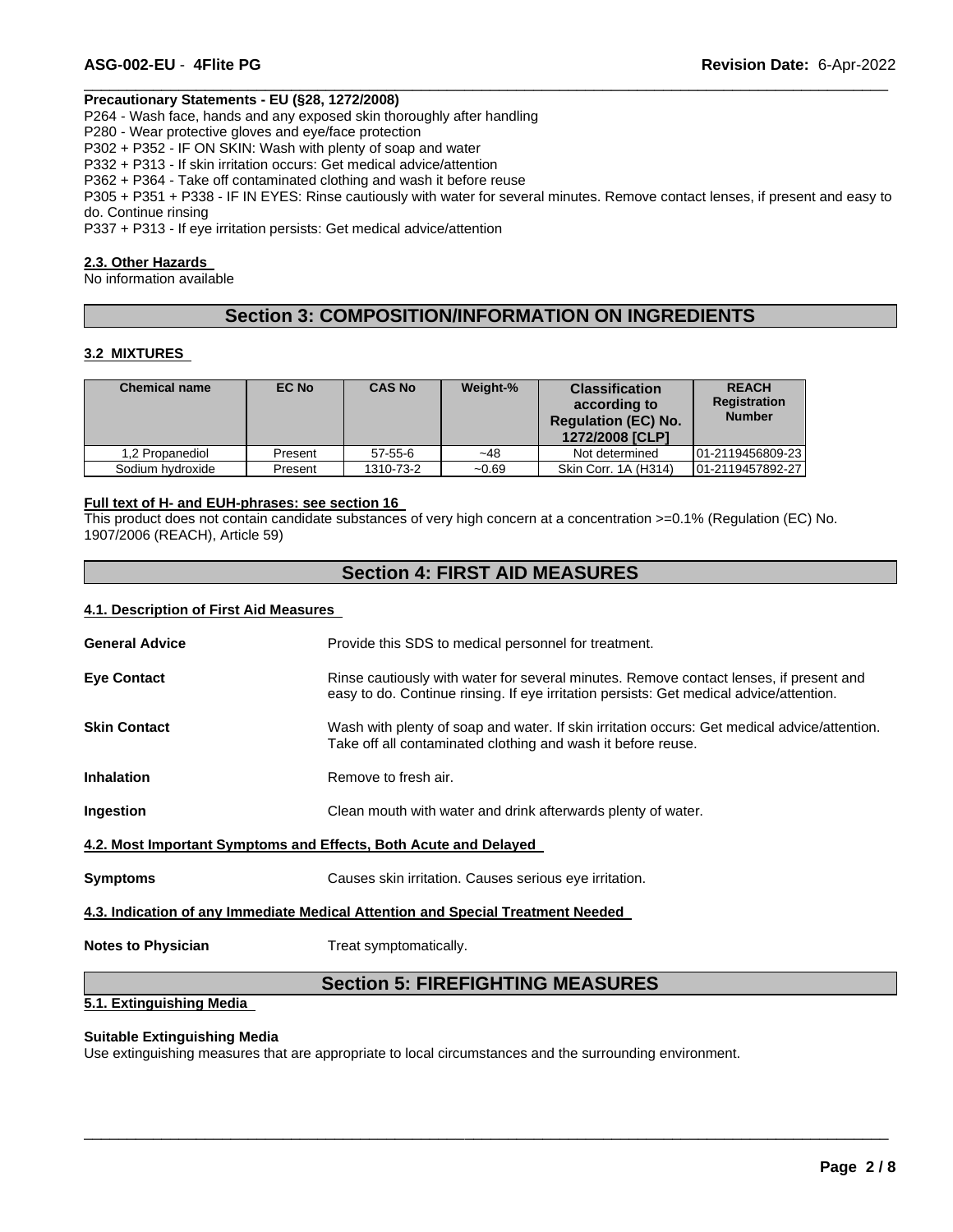# **Unsuitable Extinguishing Media**

Not determined.

#### **5.2. Special Hazards Arising from the Substance or Mixture**

Thermal decomposition can lead to release of irritating and toxic gases and vapours.

#### **5.3. Advice for Firefighters**

Wear self-contained breathing apparatus and protective suit. Use personal protective equipment as required.

# **Section 6: ACCIDENTAL RELEASE MEASURES**

\_\_\_\_\_\_\_\_\_\_\_\_\_\_\_\_\_\_\_\_\_\_\_\_\_\_\_\_\_\_\_\_\_\_\_\_\_\_\_\_\_\_\_\_\_\_\_\_\_\_\_\_\_\_\_\_\_\_\_\_\_\_\_\_\_\_\_\_\_\_\_\_\_\_\_\_\_\_\_\_\_\_\_\_\_\_\_\_\_\_\_\_\_

#### **6.1. Personal Precautions, Protective Equipment and Emergency Procedures**

**Personal Precautions**

Use personal protective equipment as required.

#### **For Emergency Responders**

Use personal protection recommended in Section 8.

#### **6.2. Environmental Precautions**

Collect spillage.

#### **6.3. Methods and Material for Containment and Cleaning Up**

**Methods for Containment Prevent further leakage or spillage if safe to do so.** 

**Methods for Clean-Up** Place in appropriate containers for disposal.

#### **6.4. Reference to Other Sections**

See Section 13: DISPOSAL CONSIDERATIONS.

# **Section 7: HANDLING AND STORAGE**

\_\_\_\_\_\_\_\_\_\_\_\_\_\_\_\_\_\_\_\_\_\_\_\_\_\_\_\_\_\_\_\_\_\_\_\_\_\_\_\_\_\_\_\_\_\_\_\_\_\_\_\_\_\_\_\_\_\_\_\_\_\_\_\_\_\_\_\_\_\_\_\_\_\_\_\_\_\_\_\_\_\_\_\_\_\_\_\_\_\_\_\_\_

#### **7.1. Precautions for Safe Handling**

#### **Advice on Safe Handling**

Ensure adequate ventilation, especially in confined areas.

#### **General Hygiene Considerations**

Handle in accordance with good industrial hygiene and safety practice.

#### **7.2. Conditions for Safe Storage, Including any Incompatibilities**

#### **Storage Conditions**

Keep containers tightly closed in a dry, cool and well-ventilated place.

#### **7.3. Specific End Use(s)**

**Specific Use(s)** Type IV Aircraft Deicer.

#### **Risk Management Methods (RMM)**

The information required is contained in this Safety Data Sheet.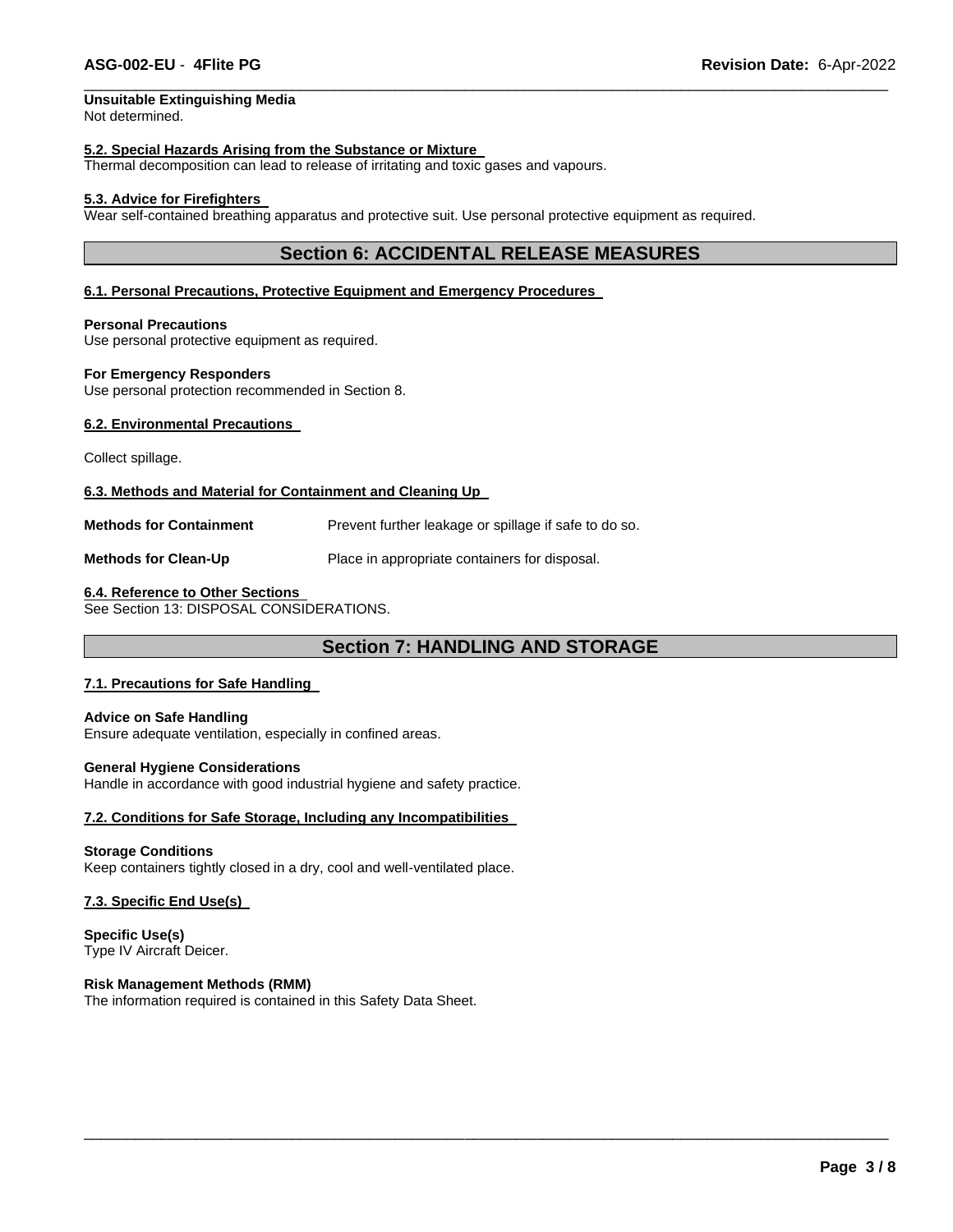# \_\_\_\_\_\_\_\_\_\_\_\_\_\_\_\_\_\_\_\_\_\_\_\_\_\_\_\_\_\_\_\_\_\_\_\_\_\_\_\_\_\_\_\_\_\_\_\_\_\_\_\_\_\_\_\_\_\_\_\_\_\_\_\_\_\_\_\_\_\_\_\_\_\_\_\_\_\_\_\_\_\_\_\_\_\_\_\_\_\_\_\_\_ **Section 8: EXPOSURE CONTROLS/PERSONAL PROTECTION**

#### **8.1. Control Parameters**

| <b>Chemical name</b> | <b>European Union</b>    | <b>United Kingdom</b>       | France                       | Spain                       | Germany                     |
|----------------------|--------------------------|-----------------------------|------------------------------|-----------------------------|-----------------------------|
| Sodium hydroxide     |                          | STEL: $2 \text{ mg/m}^3$    | TWA: $2 \text{ mg/m}^3$      | STEL: $2 \text{ mq/m}^3$    |                             |
| 1310-73-2            |                          |                             |                              |                             |                             |
| <b>Chemical name</b> | Italy                    | Portugal                    | <b>Netherlands</b>           | <b>Finland</b>              | <b>Denmark</b>              |
| Sodium hydroxide     |                          | Ceiling: $2 \text{ mg/m}^3$ |                              | Ceiling: $2 \text{ mg/m}^3$ | Ceiling: $2 \text{ mg/m}^3$ |
| 1310-73-2            |                          |                             |                              |                             |                             |
| <b>Chemical name</b> | <b>Austria</b>           | Switzerland                 | Poland                       | <b>Norway</b>               | <b>Ireland</b>              |
| Sodium hydroxide     | STEL 4 mg/m <sup>3</sup> | STEL: $2 \text{ mg/m}^3$    | STEL: 1 mg/m <sup>3</sup>    | Ceiling: $2 \text{ mg/m}^3$ | STEL: $2 \text{ mg/m}^3$    |
| 1310-73-2            | TWA: $2 \text{ mq/m}^3$  | TWA: $2 \text{ mq/m}^3$     | TWA: $0.5$ mg/m <sup>3</sup> |                             |                             |

#### **8.2. Exposure Controls**

**Engineering Controls** Apply technical measures to comply with the occupational exposure limits.

# **Personal Protective Equipment**

Avoid contact with eyes. **Hand Protection Wear protective gloves. Skin and Body Protection** Suitable protective clothing. **Respiratory Protection** Ensure adequate ventilation, especially in confined areas.

# **Section 9: PHYSICAL AND CHEMICAL PROPERTIES**

\_\_\_\_\_\_\_\_\_\_\_\_\_\_\_\_\_\_\_\_\_\_\_\_\_\_\_\_\_\_\_\_\_\_\_\_\_\_\_\_\_\_\_\_\_\_\_\_\_\_\_\_\_\_\_\_\_\_\_\_\_\_\_\_\_\_\_\_\_\_\_\_\_\_\_\_\_\_\_\_\_\_\_\_\_\_\_\_\_\_\_\_\_

#### **9.1. Information on Basic Physical and Chemical Properties**

**Physical state and Physical state in the Second Physical Second Physical Second Physical Second Physical Second Physical Second Physical Second Physical Second Physical Second Physical Second Physical Second Physical Seco Appearance** and **According to product specification Colour Colour** Mot determined<br> **Colour Colour Colour Colour Colour Colour** Colour **Not determined** 

| <b>Property</b>                        | Values         |
|----------------------------------------|----------------|
| рH                                     | Not determined |
| Melting point / freezing point         | Not determined |
| Boiling point / boiling range          | Not determined |
| <b>Flash point</b>                     | Not determined |
| <b>Evaporation Rate</b>                | Not determined |
| <b>Flammability (Solid, Gas)</b>       | Not determined |
| <b>Flammability Limit in Air</b>       |                |
| <b>Upper flammability or explosive</b> | Not determined |
| limits                                 |                |
| Lower flammability or explosive        | Not determined |
| limits                                 |                |
| <b>Vapour Pressure</b>                 | Not determined |
| <b>Vapour Density</b>                  | Not determined |
| <b>Relative Density</b>                | Not determined |
| <b>Water Solubility</b>                | Not determined |
| Solubility(ies)                        | Not determined |
| <b>Partition Coefficient</b>           | Not determined |
| <b>Autoignition temperature</b>        | Not determined |
| <b>Decomposition temperature</b>       | Not determined |
| <b>Kinematic viscosity</b>             | Not determined |
| <b>Dynamic Viscosity</b>               | Not determined |
| <b>Explosive Properties</b>            | Not determined |
| <b>Oxidising Properties</b>            | Not determined |

**Odour Threshold** 

**Remarks • Method**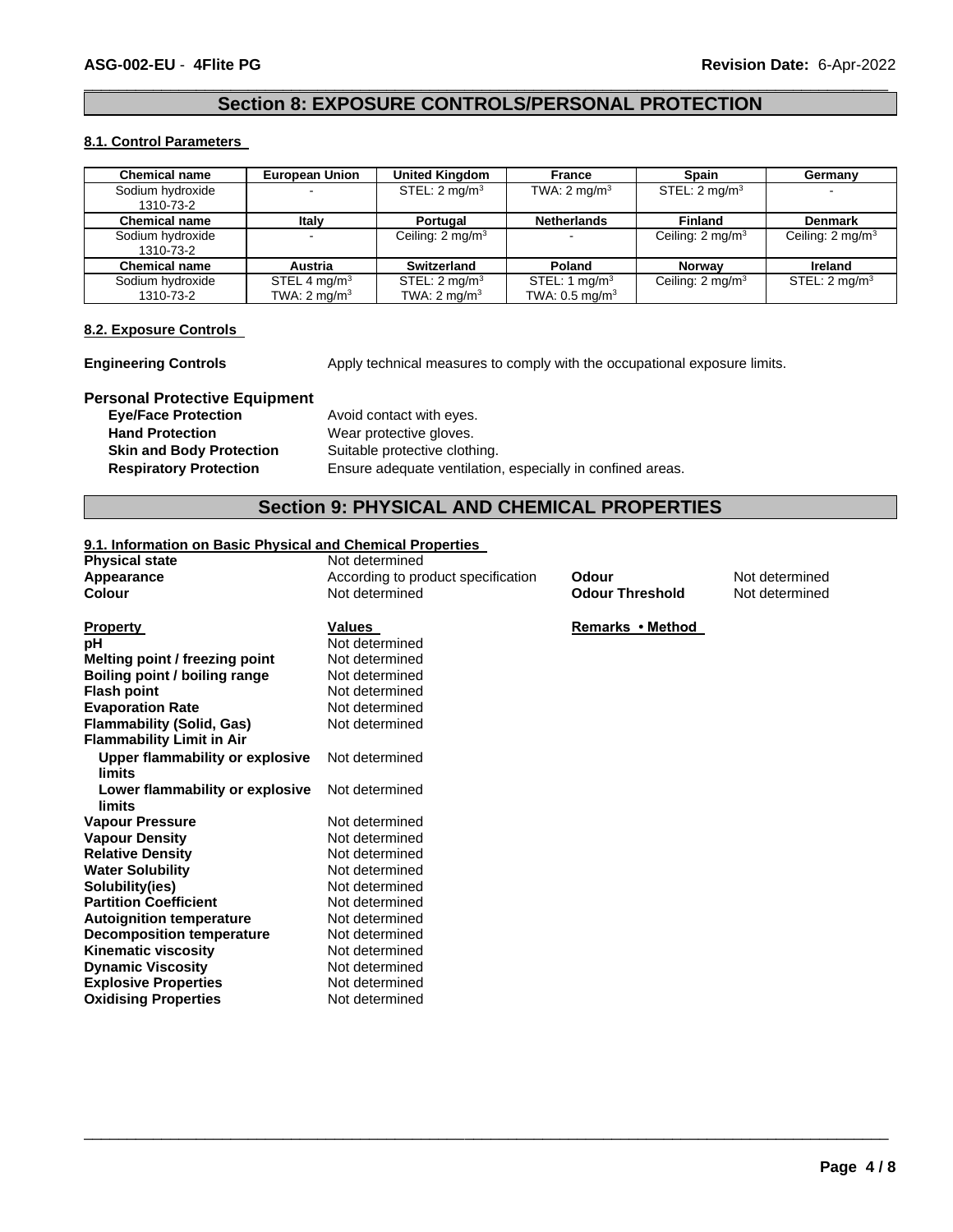# \_\_\_\_\_\_\_\_\_\_\_\_\_\_\_\_\_\_\_\_\_\_\_\_\_\_\_\_\_\_\_\_\_\_\_\_\_\_\_\_\_\_\_\_\_\_\_\_\_\_\_\_\_\_\_\_\_\_\_\_\_\_\_\_\_\_\_\_\_\_\_\_\_\_\_\_\_\_\_\_\_\_\_\_\_\_\_\_\_\_\_\_\_ **Section 10: STABILITY AND REACTIVITY**

#### **10.1. Reactivity**

Not reactive under normal conditions.

#### **10.2. Chemical stability**

Stable under normal conditions.

#### **10.3. Possibility of Hazardous Reactions**

#### **Possibility of Hazardous Reactions**

None under normal processing.

#### **10.4. Conditions to Avoid**

Keep out of reach of children.

#### **10.5. Incompatible Materials**

None known based on information supplied.

#### **10.6. Hazardous Decomposition Products**

None under normal use conditions.

# **Section 11: TOXICOLOGICAL INFORMATION**

#### **11.1. Information on Toxicological Effects**

**Acute toxicity** 

#### **Product Information**

| <b>Inhalation</b>   | Do not inhale.                                                |
|---------------------|---------------------------------------------------------------|
| <b>Eye Contact</b>  | Avoid contact with eyes.                                      |
| <b>Skin Contact</b> | Avoid contact with skin.                                      |
| Ingestion           | Do not ingest.                                                |
|                     |                                                               |
|                     | he following values are calculated based on chanter 3.1 of th |

**The following values are calculated based on chapter 3.1 of the GHS document ATEmix (oral)** 41,666.6667 mg/kg **ATEmix (dermal)** 43,333.30 mg/kg **Unknown Acute Toxicity** 

48 % of the mixture consists of ingredient(s) of unknown toxicity.

0 % of the mixture consists of ingredient(s) of unknown acute oral toxicity.

0 % of the mixture consists of ingredient(s) of unknown acute dermal toxicity.

48 % of the mixture consists of ingredient(s) of unknown acute inhalation toxicity (gas).

48 % of the mixture consists of ingredient(s) of unknown acute inhalation toxicity (vapour).

48 % of the mixture consists of ingredient(s) of unknown acute inhalation toxicity (dust/mist).

| <b>Chemical name</b>              | Oral LD50                      | <b>Dermal LD50</b>       | <b>Inhalation LC50</b> |
|-----------------------------------|--------------------------------|--------------------------|------------------------|
| 1,2 Propanediol                   | $= 20$ g/kg (Rat)              | $= 20800$ mg/kg (Rabbit) |                        |
| Sodium hydroxide                  | $=$ 325 mg/kg (Rat)            | $= 1350$ mg/kg (Rabbit)  |                        |
| Tridecanolethoxylate, branched    | $>$ 2000 mg/kg (Rat)           | $=$ 5960 mg/kg (Rabbit)  |                        |
| <b>Skin corrosion/irritation</b>  | Causes skin irritation.        |                          |                        |
| Serious eye damage/eye irritation | Causes serious eye irritation. |                          |                        |
| <b>Sensitisation</b>              | Not classified.                |                          |                        |

\_\_\_\_\_\_\_\_\_\_\_\_\_\_\_\_\_\_\_\_\_\_\_\_\_\_\_\_\_\_\_\_\_\_\_\_\_\_\_\_\_\_\_\_\_\_\_\_\_\_\_\_\_\_\_\_\_\_\_\_\_\_\_\_\_\_\_\_\_\_\_\_\_\_\_\_\_\_\_\_\_\_\_\_\_\_\_\_\_\_\_\_\_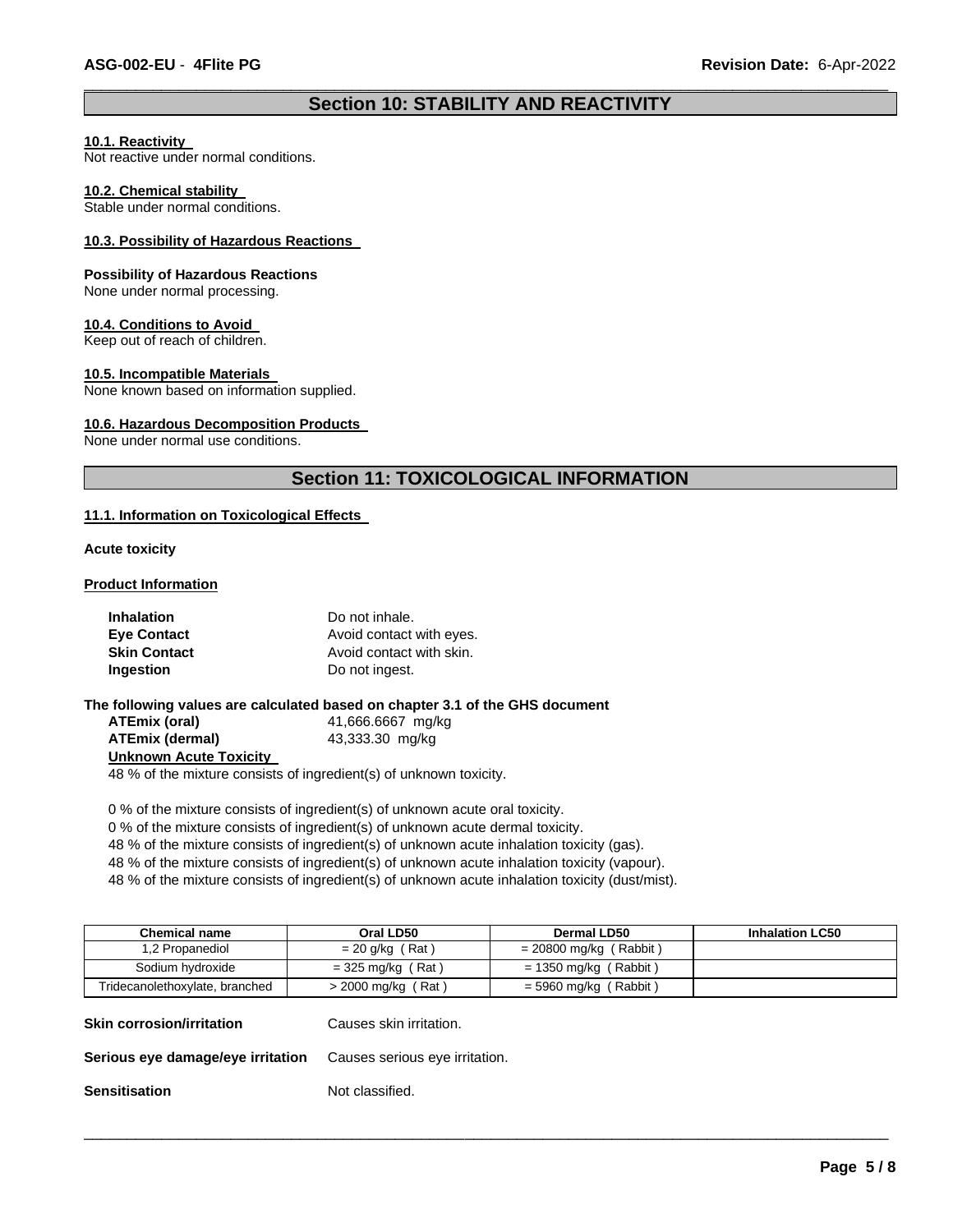| Germ cell mutagenicity          | Not classified. |
|---------------------------------|-----------------|
| Carcinogenicity                 | Not classified. |
| <b>Reproductive toxicity</b>    | Not classified. |
| <b>STOT - single exposure</b>   | Not classified. |
| <b>STOT - repeated exposure</b> | Not classified. |
| <b>Aspiration hazard</b>        | Not classified. |

# **Section 12: ECOLOGICAL INFORMATION**

\_\_\_\_\_\_\_\_\_\_\_\_\_\_\_\_\_\_\_\_\_\_\_\_\_\_\_\_\_\_\_\_\_\_\_\_\_\_\_\_\_\_\_\_\_\_\_\_\_\_\_\_\_\_\_\_\_\_\_\_\_\_\_\_\_\_\_\_\_\_\_\_\_\_\_\_\_\_\_\_\_\_\_\_\_\_\_\_\_\_\_\_\_

#### **12.1. Toxicity**

The product is not classified as environmentally hazardous. However, this does not exclude the possibility that large or frequent spills can have a harmful or damaging effect on the environment.

| <b>Chemical name</b> | Algae/aguatic plants            | Fish                              | Crustacea                     |
|----------------------|---------------------------------|-----------------------------------|-------------------------------|
| 1,2 Propanediol      | 19000: 96 h Pseudokirchneriella | 41 - 47: 96 h Oncorhynchus mykiss | 1000: 48 h Daphnia magna mg/L |
|                      | subcapitata mg/L EC50           | mL/L LC50 static                  | EC50 Static                   |
|                      |                                 | 51400: 96 h Pimephales promelas   |                               |
|                      |                                 | mg/L LC50 static                  |                               |
|                      |                                 | 51600: 96 h Oncorhynchus mykiss   |                               |
|                      |                                 | mg/L LC50 static                  |                               |
|                      |                                 | 710: 96 h Pimephales promelas     |                               |
|                      |                                 | mg/L LC50                         |                               |
| Sodium hydroxide     |                                 | 45.4: 96 h Oncorhynchus mykiss    |                               |
|                      |                                 | mg/L LC50 static                  |                               |

# **12.2. Persistence and Degradability**

Not determined.

#### **12.3. Bioaccumulative Potential**

There is no data for this product.

#### **12.4. Mobility in Soil**

#### **Mobility**

Not determined.

#### **12.5. Results of PBT and vPvB Assessment**

Not determined.

#### **12.6. Other Adverse Effects**

Not determined.

# **Section 13: DISPOSAL CONSIDERATIONS**

#### **13.1. Waste Treatment Methods**

| Waste from residues/unused    | Disposal should be in accordance with applicable regional, national and local laws and |
|-------------------------------|----------------------------------------------------------------------------------------|
| products                      | regulations.                                                                           |
| <b>Contaminated Packaging</b> | Improper disposal or reuse of this container may be dangerous and illegal.             |

\_\_\_\_\_\_\_\_\_\_\_\_\_\_\_\_\_\_\_\_\_\_\_\_\_\_\_\_\_\_\_\_\_\_\_\_\_\_\_\_\_\_\_\_\_\_\_\_\_\_\_\_\_\_\_\_\_\_\_\_\_\_\_\_\_\_\_\_\_\_\_\_\_\_\_\_\_\_\_\_\_\_\_\_\_\_\_\_\_\_\_\_\_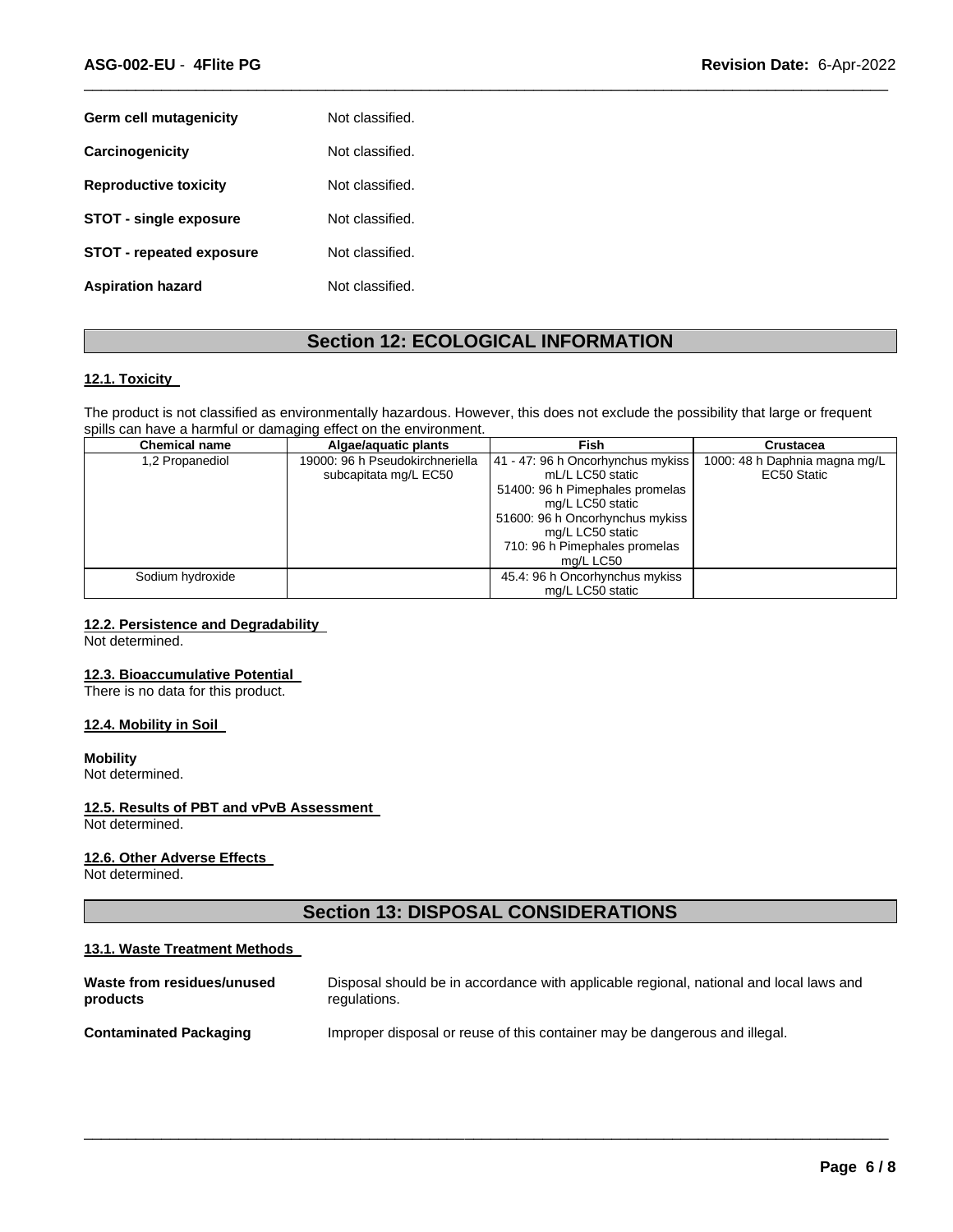## \_\_\_\_\_\_\_\_\_\_\_\_\_\_\_\_\_\_\_\_\_\_\_\_\_\_\_\_\_\_\_\_\_\_\_\_\_\_\_\_\_\_\_\_\_\_\_\_\_\_\_\_\_\_\_\_\_\_\_\_\_\_\_\_\_\_\_\_\_\_\_\_\_\_\_\_\_\_\_\_\_\_\_\_\_\_\_\_\_\_\_\_\_ **Section 14: TRANSPORT INFORMATION**

| <b>IMDG</b><br>14.2 Proper Shipping Name | Not regulated |
|------------------------------------------|---------------|
| <b>RID</b><br>14.2 Proper Shipping Name  | Not regulated |
| <b>ADR</b><br>14.2 Proper Shipping Name  | Not regulated |
| IATA<br>14.2 Proper Shipping Name        | Not regulated |

# **Section 15: REGULATORY INFORMATION**

#### **15.1. Safety, Health and Environmental Regulations/Legislation Specific for the Substance or Mixture**  France

#### **Occupational Illnesses (R-463-3, France)**

| Chemical name                 | French RG number | Title |
|-------------------------------|------------------|-------|
| 2 Propanediol<br>. . <u>.</u> | <b>RG 84</b>     |       |
| 57-55-6                       |                  |       |

#### **European Union**

Take note of Directive 98/24/EC on the protection of the health and safety of workers from the risks related to chemical agents at work **.** 

# **Authorisations and/or restrictions on use:**

This product does not contain substances subject to authorisation (Regulation (EC) No. 1907/2006 (REACH), Annex XIV) This product does not contain substances subject to restriction (Regulation (EC) No. 1907/2006 (REACH), Annex XVII)

#### **Persistent Organic Pollutants**

Not applicable

#### **Ozone-depleting substances (ODS) regulation (EC) 1005/2009**

#### **International Inventories**

| Chemical name                                             | <b>TSCA</b> | <b>DSL/NDSL</b> | <b>EINECS/ELIN</b><br>СS | <b>PICCS</b> | <b>ENCS</b> | <b>IECSC</b> | <b>AICS</b> | <b>KECL</b> |
|-----------------------------------------------------------|-------------|-----------------|--------------------------|--------------|-------------|--------------|-------------|-------------|
| 1,2 Propanediol<br>$57-55-6$ ( $\sim$ 48)                 |             |                 |                          |              |             |              |             |             |
| Sodium hydroxide<br>$1310 - 73 - 2(-0.69)$                |             |                 |                          |              |             |              |             |             |
| Tridecanolethoxylate,<br>branched<br>$ 69011-36-5(-0.2) $ |             |                 |                          |              |             |              |             |             |

\_\_\_\_\_\_\_\_\_\_\_\_\_\_\_\_\_\_\_\_\_\_\_\_\_\_\_\_\_\_\_\_\_\_\_\_\_\_\_\_\_\_\_\_\_\_\_\_\_\_\_\_\_\_\_\_\_\_\_\_\_\_\_\_\_\_\_\_\_\_\_\_\_\_\_\_\_\_\_\_\_\_\_\_\_\_\_\_\_\_\_\_\_

#### **Legend**

**TSCA** - United States Toxic Substances Control Act Section 8(b) Inventory

**EINECS/ELINCS** - European Inventory of Existing Chemical Substances/European List of Notified Chemical Substances

**DSL/NDSL** - Canadian Domestic Substances List/Non-Domestic Substances List

**PICCS** - Philippines Inventory of Chemicals and Chemical Substances

**ENCS** - Japan Existing and New Chemical Substances

**IECSC** - China Inventory of Existing Chemical Substances

**AICS** - Australian Inventory of Chemical Substances

**KECL** - Korean Existing and Evaluated Chemical Substances